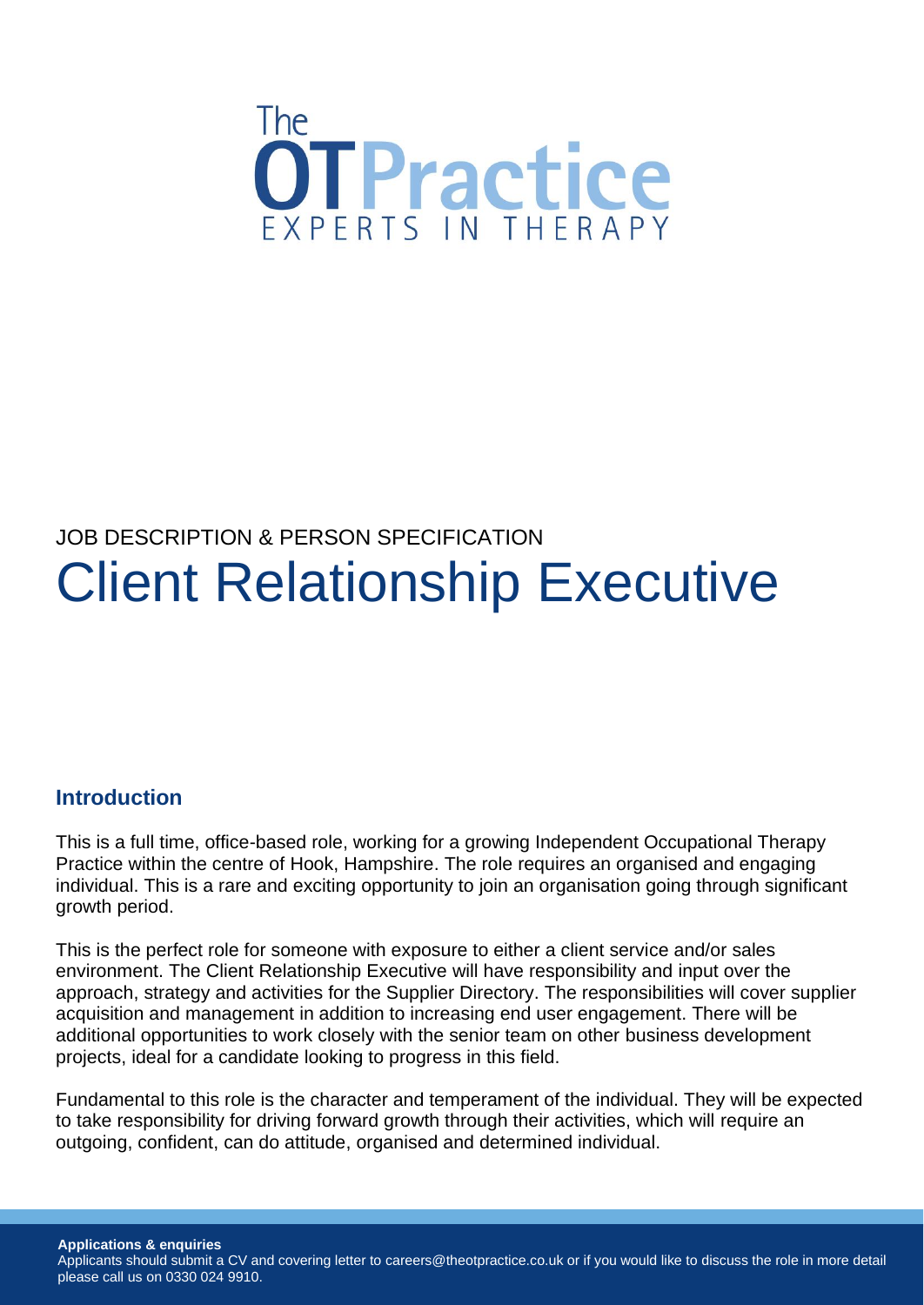# **Our Company ethos**

- We make clients & potential clients feel understood and provide sound professional advice
- We are friendly & caring, but always remain professional
- We are socially responsible if there is a better option for a prospective client then we say so
- We are client-focused and want to ensure our clients feel they are in safe hands
- We are driven and go the extra mile if that is what is needed to keep a client happy

# **Details of the role**

The Client Relationship Executive will be responsible for:

#### **Acquisition**

- Responsible for achieving the new acquisition revenue targets.
- Establishing tactics, planning initiatives and strategy to acquire new suppliers.
- Source and develop a strong and qualified supplier acquisition pipeline.
- Agreeing the supplier contract and ensure the service is mobilised.

#### Client Relationship Management

- Responsible for achieving the repeat business revenue targets.
- Establish and develop strong multi contact relationships between senior decision makers and influencers in suppliers organisation.
- Responsible for leading supplier review meetings during contract delivery with the support of relevant TOTP teams.
- Supplier meetings will be held remotely.

#### **Engagement**

- Responsible for achieving the Therapist engagement targets.
- Establishing tactics, planning initiatives and strategy to increase Therapist engagement.
- Understand Therapist challenges or concerns with the support of relevant TOTP teams.

#### Market and Customer Insight

- Develop and maintain an in depth knowledge and understanding of TOTP products and services.
- Ability to demonstrate the benefits and differentiators the products and services deliver to our clients and service end users.
- Know and share market trends and developments, competitor activity and supplier feedback to continuously improve and develop TOTP services.

#### **Projects**

- To be assigned ad-hoc business development projects.
- To be able to support Client Relationship Managers on projects within their specialist market.